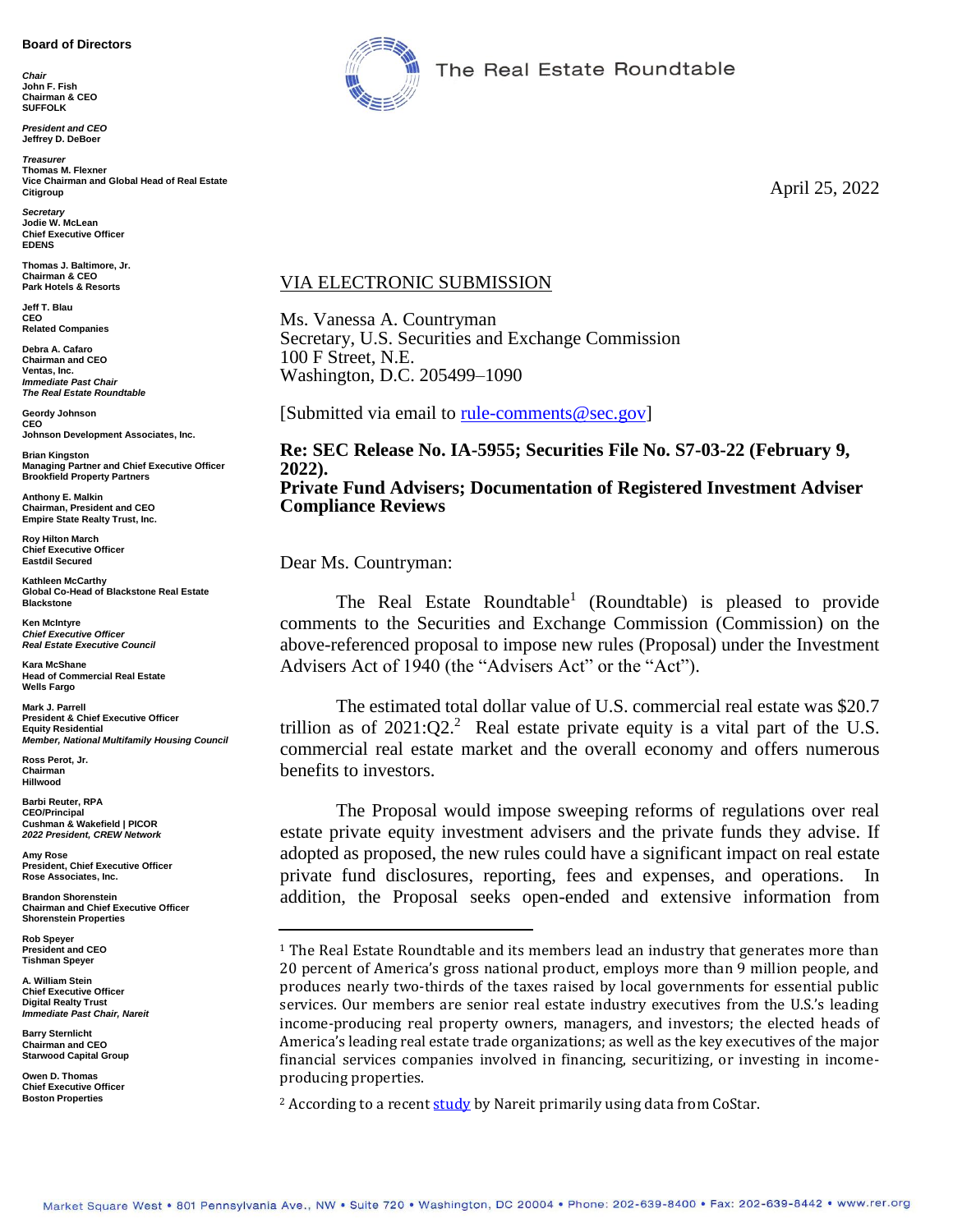Ms. Vanessa A. Countryman Page 2 April 25, 2022

stakeholders and the public (quantitative and qualitative) regarding all of the proposed rules, posing more than 800 individual questions as well as more than 60 specific questions regarding the cost-benefit analysis alone.

# **Real estate private equity delivers substantial benefits to the economy and investors that could be undermined by the Proposal.**

Real estate private equity firms raise capital from outside investors – limited partners – and use this capital to acquire, develop, improve and operate real estate assets, generally for long-term holding periods. Those assets may ultimately be sold to realize a return on investment or redeveloped. The limited partners typically include sophisticated investors such as pension funds, endowments, insurance companies, family offices, funds of funds, and high-net-worth individuals. Real estate private equity investment firms generally focus their investment activity on "income-producing" or "commercial" real estate assets such as office, industrial, retail, multifamily, healthcare and specialized properties like hotels, data centers, cell towers and other complex mixed-use properties.

The real estate private equity and private credit industries play a positive role in communities across America. During the pandemic, real estate private equity and private credit investment have supported millions of jobs, developed and improved thousands of properties, and delivered the strongest returns for public pensions. This success and growth have in turn delivered billions of dollars in returns for investors and helped develop and improve countless U.S. commercial and multifamily real estate properties. More broadly, real estate private equity and private credit advisers continue to deliver superior returns to investors compared to other asset classes.<sup>3</sup>

### **The Proposal is unnecessary.**

 $\overline{a}$ 

As discussed, the vast majority of investors in private funds are qualified purchasers. Qualified purchasers are large, sophisticated investors, which are presumed to be able to evaluate and appreciate the risks associated with their investments.<sup>4</sup> The Commission does not—and cannot—show that qualified purchasers are unable to protect their interests and make sound investment decisions. Private funds have been around for decades, and qualified purchasers continue to choose this form of investment, which has amassed a strong track record of delivering positive high returns. Indeed, the increased interest of large, sophisticated investors in real estate private equity is one of the most pronounced current investment trends.<sup>5</sup> All of this indicates that qualified purchasers are satisfied with the current business model of private funds.

<sup>&</sup>lt;sup>3</sup> For purposes of this letter, we generally refer to real estate private equity and private credit fund advisers as "real estate private equity advisers" and the funds such advisers manage as "real estate private equity funds." We note that the Proposed Amendments include private credit funds within the private equity funds classification for purposes of Form PF.

<sup>4</sup> Prohibition of Fraud By Advisers of Certain Pooled Investment Vehicles, 2006 WL 3814994, at \*8 n.45.

<sup>&</sup>lt;sup>5</sup> See Hugh MacArthur, et al., *The Private Equity Market in 2021: The Allure of Growth*, Bain & Co. (Mar. 7, 2022), https://www.bain.com/insights/private-equity-market-in-2021-global-private-equity-report-2022/.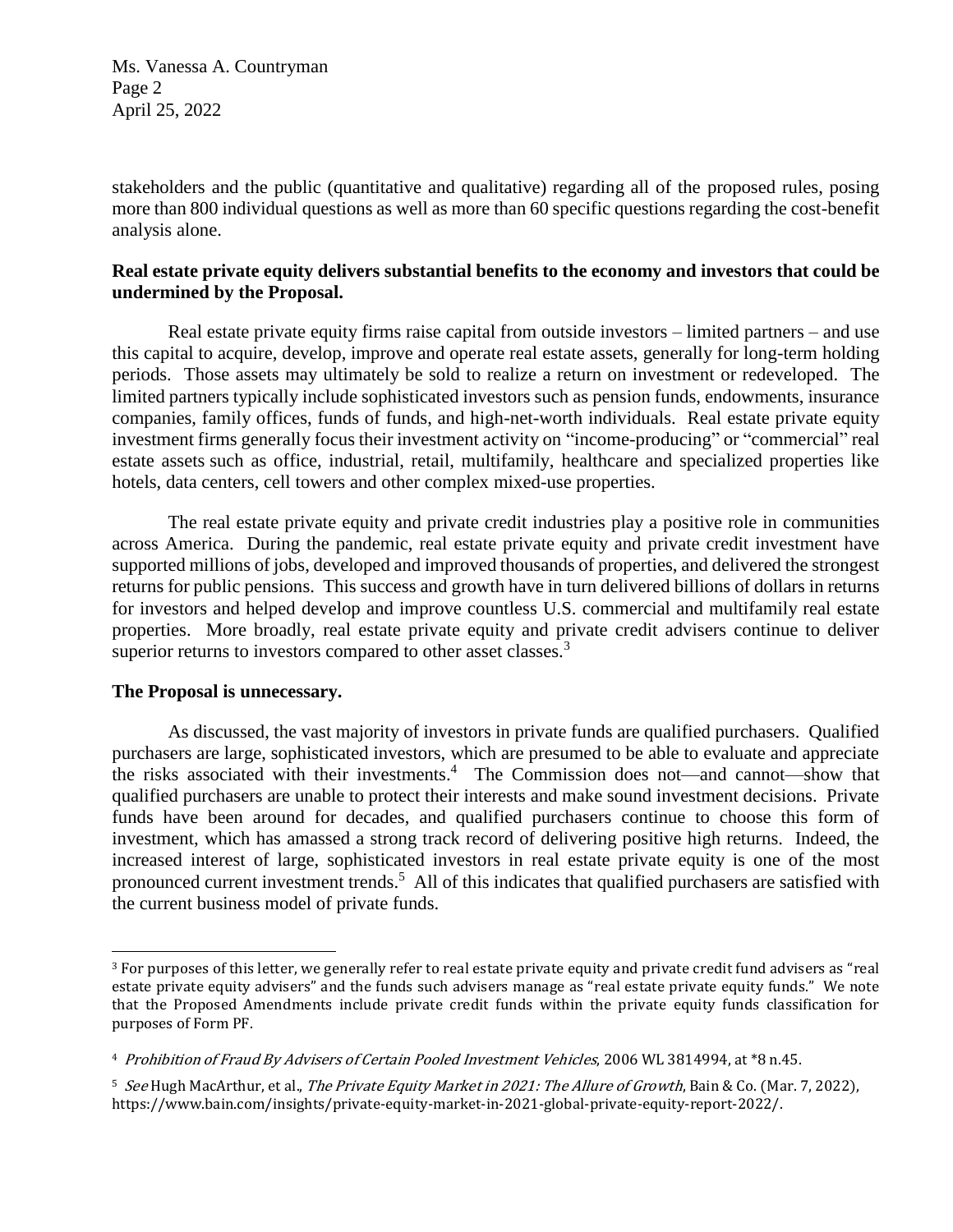Ms. Vanessa A. Countryman Page 3 April 25, 2022

The Commission also asserts that "even sophisticated" investors have had difficulty evaluating private funds,<sup>6</sup> but proffers only flimsy support for that proposition.<sup>7</sup> Seven years ago, a number of state treasurers and controllers wrote that the "cost structures of private equity are complicated."<sup>8</sup> The letter, however, acknowledges that private equity funds "generally disclose information on all types of fees," and confirms that when "comparing 10-year annualized returns, pension fund investments in private equity have outperformed other asset classes."<sup>9</sup>

## **The Proposal will create harmful, counterproductive consequences.**

The extensive additional reporting requirements contemplated by the Commission will be enormously costly. The increased cost will decrease returns for all private fund investors and will drive from the market smaller fund sponsors—who lack the back-office infrastructure needed to efficiently comply with the proposed reporting requirements.

At the same time, the proposed prohibited-activities rules will create potentially counterproductive incentives for private fund advisers. Many investors rationally choose to limit the liability of private fund advisers so that advisers will be properly incentivized to take efficient risks, rather than passing up opportunities out of fear of potential litigation costs. By prohibiting investment advisers and investors from agreeing to limit an adviser's liability, the Commission will restrict investor choice and eliminate an incentive structure that many investors have found to work.

The proposed prohibited-activities rules would also force private fund advisers to "restructure their fee and expense model."<sup>10</sup> That restructuring would be very costly in and of itself, but would also raise costs in other ways. Because private fund advisers would not be able to pass through certain expenses as actually incurred, advisers would need to charge large, fixed management fees with sufficient cushion built in for any unexpected developments. Investors will therefore likely end up paying more across the board.

Just a few years ago, the Commission recognized that the "relationship between an investment adviser and its client has long been based on fiduciary principles not generally set forth."<sup>11</sup> Specifically, the Commission expressed the view that a "hedge clause in an agreement with an institutional client" was not per se incompatible with an adviser's fiduciary duty to its client.<sup>12</sup> The Proposal effectively

 $\overline{a}$ 

12 *Id.* at 33,672 n.31.

<sup>6</sup> Proposing Release at 16,954; see also id. at 16,892 & n.24.

<sup>&</sup>lt;sup>7</sup> See Proposing Release at 16,892 n.24.

<sup>8</sup> Letter from State Treasurers and Comptrollers (July 21, 2015), https://comptroller.nyc.gov/wpcontent/uploads/documents/SEC\_SignOnPDF.pdf.

 $9$  Id.

<sup>10</sup> Proposing Release at 16,922.

<sup>11</sup> Commission Interpretation Regarding Standard of Conduct for Investment Advisers, 84 Fed. Reg. 33,669, 33,670 (July 12, 2019).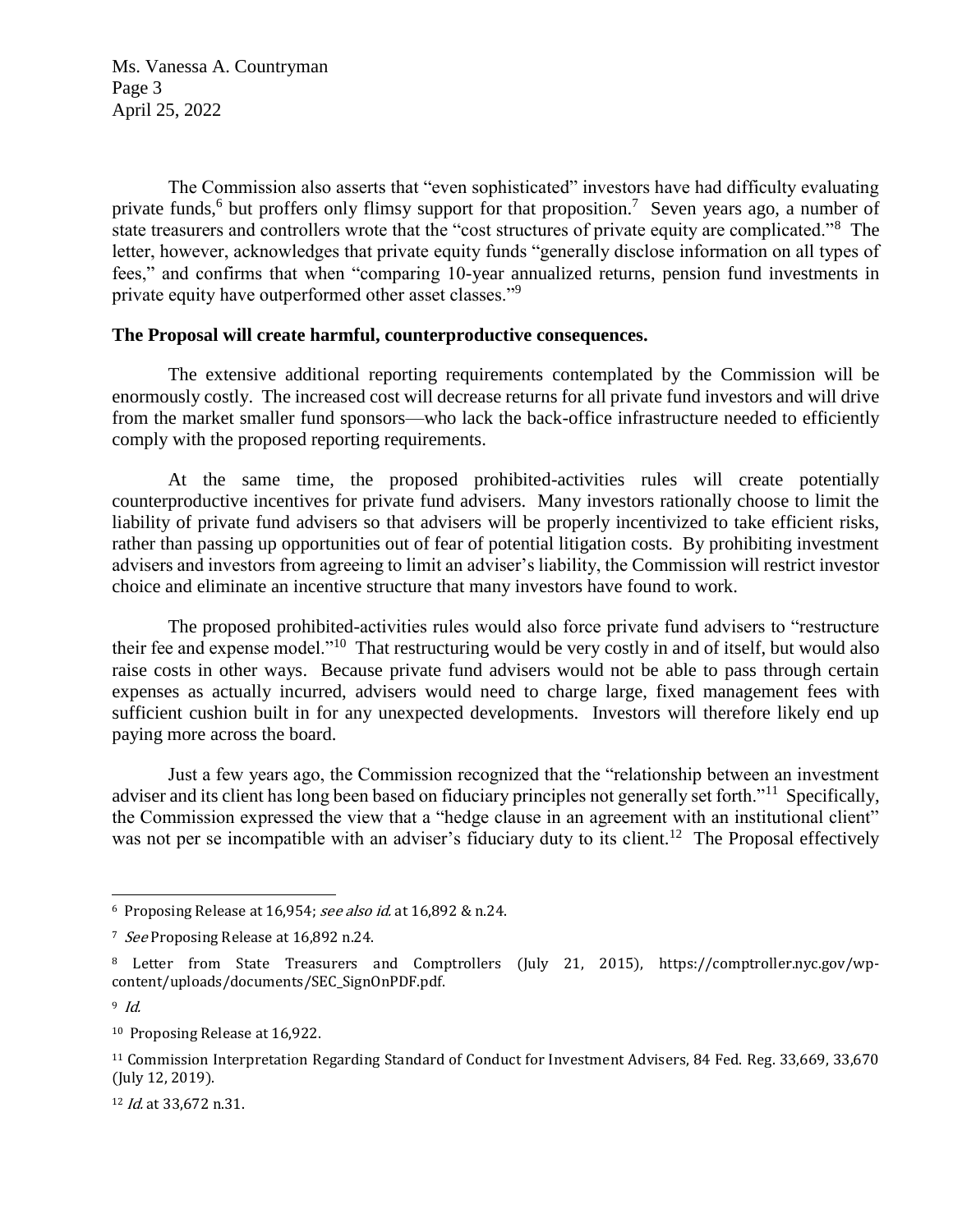Ms. Vanessa A. Countryman Page 4 April 25, 2022

reverses both of those positions, abandoning a principles-based system and categorically banning hedge clauses, without an adequate explanation of its change in position.<sup>13</sup>

The Proposal also cannot be squared with the Commission's longstanding position that its mission is not to protect investors from themselves, but rather to promote informed decision making based on disclosures. As the Commission put it at the time of enactment of the 1940 acts, "If [a fund is] going to be a speculative investment trust, and they disclose that fact to their investors, and the investors want to invest in that type of investment company, who are we to say, 'No; you shall not invest in that type of company'?"<sup>14</sup> By prohibiting widely accepted contractual provisions freely adopted by counterparties negotiating at arm's-length, the Commission has discarded its role as "a disclosure-based agency," in favor of being a "merit regulator."<sup>15</sup>

# **The Commission has not given the public a meaningful ability to participate in this rulemaking.**

The Administrative Procedure Act (APA) requires agencies to afford the public an opportunity to meaningfully comment on proposed rules. Yet here, the Commission has proposed a number of incredibly complex, massively consequential rules—all at the same time—and given the public abnormally short, 30-day comment windows to participate in these interrelated rulemakings.<sup>16</sup> In these circumstances, it is not feasible for market participants and other members of the public to meaningfully participate in the Commission's pending rulemakings—as has been forcefully explained to the Commission by numerous commenters who are struggling to exercise their rights under the APA to participate in those consequential rulemakings, and to provide the information that the Commission itself has repeatedly said *it needs* in order to properly consider all important aspects of what it is proposing.<sup>17</sup>

 $\overline{a}$ <sup>13</sup> See Encino Motorcars, LLC v. Navarro, 136 S. Ct. 2117, 2126 (2016) ( "'[u]nexplained inconsistency' in agency policy is" a "reason for holding an interpretation to be an arbitrary and capricious change from agency practice"); see also Goldstein v. SEC, 451 F.3d 873, 883 (D.C. Cir. 2006) (vacating agency decision that "failed adequately to justify departing from its own prior interpretation").

<sup>&</sup>lt;sup>14</sup> 1 Hearing on S. 3580, supra note \_, at 233 (statement of David Schenker, Chief Counsel, SEC).

<sup>15</sup> Paul. S. Atkins, Comm'r, U.S. SEC, Recent Experience with Corporate Governance in the USA (June 26, 2003), available at 2003 WL 21515877, at \*5 (the SEC "is a disclosure-based agency, not a merit regulator"); see also, e.g., Securities Act Release No. 598, 1935 WL 28958, at \*1 (Dec. 10, 1935) ("The Commission wishes to take this occasion to emphasize again that registration of a security does not imply quality of merit. The Commission is an office for the registry of information on securities. It does not pass on the merits of securities."); Harvey L. Pitt, Chairman, U.S. SEC, Testimony Concerning Financial Literacy (Feb. 5, 2002), available at 2002 WL 198062, at \*2 ("Ours is a disclosurebased system. And it is our job to promote clear, accurate and timely disclosures—proactively."); Laura S. Unger, Comm'r, U.S. SEC, Securities Law and the Internet (July 28, 2000), *available at* 2000 WL 1161254, at \*2 (the SEC is "a disclosure-based agency").

<sup>&</sup>lt;sup>16</sup> The Commission cannot count the time *before* a proposal is published in the Federal Register. The Commission's attempt to do so is unprecedented and unlawful, particularly because Federal Register versions typically differ from the proposal initially released by the Commission.

<sup>&</sup>lt;sup>17</sup> See Letter from Alternative Credit Council, et al. to The Honorable Gary Gensler, Chair, U.S. Sec. & Exch. Comm'n (Apr. 5, 2022).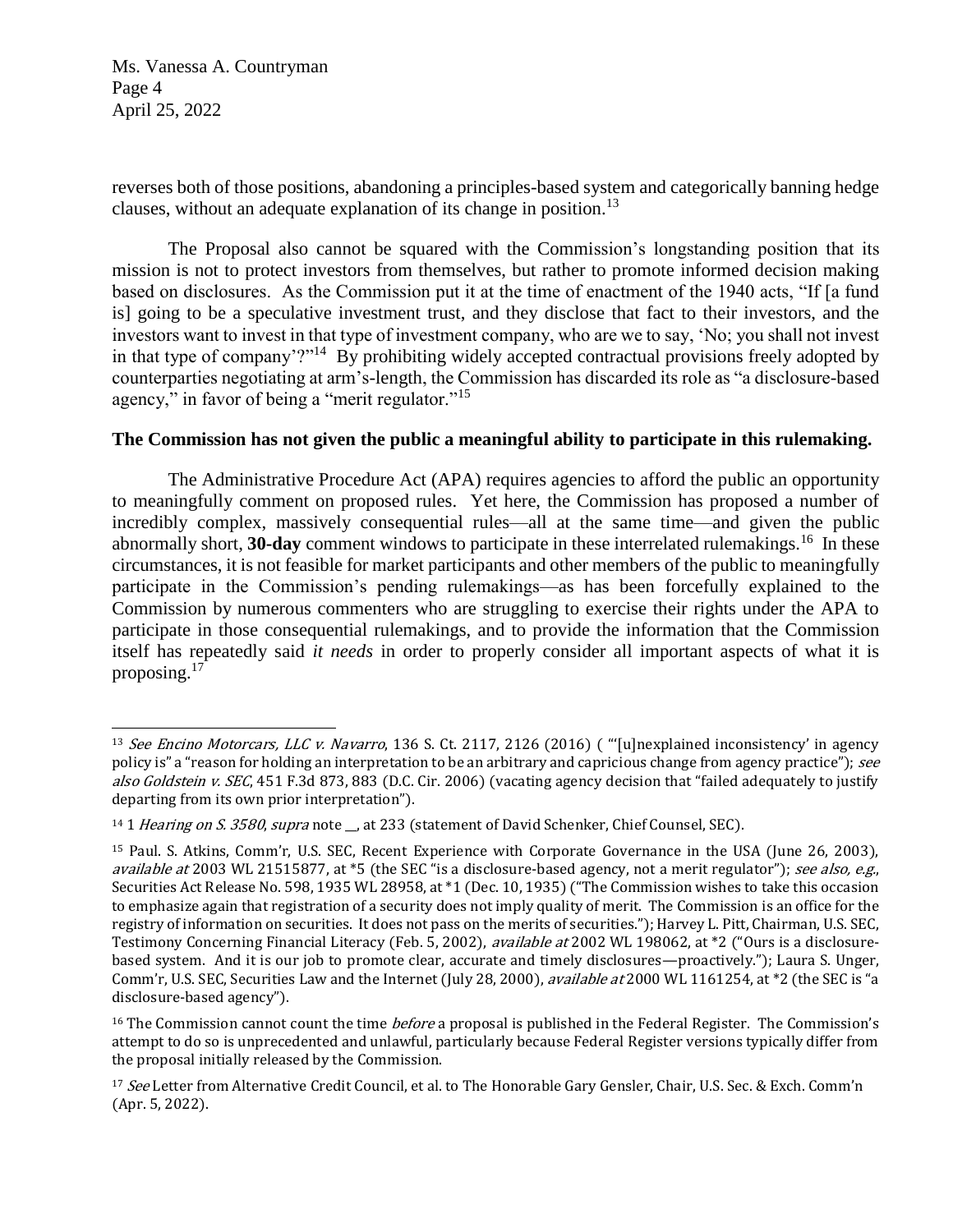Ms. Vanessa A. Countryman Page 5 April 25, 2022

## **The Commission cannot lawfully apply the Proposal to existing contracts.**

Finally, if the Commission proceeds to a final rule despite all the concerns discussed above, that rule must not apply to existing provisions of negotiated contracts between investors and advisers. Even if such a rule "operat[ed] only from [its] passage," the rule would still fall within the ban on retroactive legislation because it would "affect vested rights and past transactions."<sup>18</sup> Because such "settled expectations should not be lightly disrupted," "the presumption against retroactive legislation is deeply rooted in [American] jurisprudence."<sup>19</sup> When it comes to agency rules, the presumption against retroactivity means that "a statutory grant of legislative rulemaking authority will not, as a general matter, be understood to encompass the power to promulgate retroactive rules unless that power is conveyed by Congress in express terms." 20

Neither Section 211(h) nor 206(4) of the Advisers Act expressly gives the Commission the power to promulgate retroactive rules. Section 211(h) authorizes the Commission to "promulgate rules prohibiting or restricting certain sales practices, conflicts of interest, and compensation schemes," but says nothing about whether such rules can prohibit or restrict those practices retroactively.<sup>21</sup> Section 206(4) likewise is silent on whether the Commission's "reasonably designed [means] to prevent … acts, practices, and courses of business as **are** fraudulent, deceptive, or manipulative" can apply retroactively to existing contractual arrangements. The Proposal would therefore exceed the Commission's statutory authority to the extent its provisions are intended to have retroactive effect.

In addition, the Proposal would violate the Fifth Amendment's Due Process Clause if its provisions were applied retroactively. Retroactive laws violate due process unless "the retroactive application of the  $\lceil \text{law} \rceil$  is itself justified by a rational legislative purpose."<sup>22</sup> Applying these proposed rules to existing, negotiated contracts between highly sophisticated parties is irrational for the reasons explained elsewhere in this letter. In particular, mandatory renegotiations of investor agreements would be a very costly and disruptive undertaking without any countervailing benefits. Nor would the Proposal advance the Commission's own stated goals, as advisers and investors will ultimately achieve many of the same financial outcomes under less efficient structures. Finally, retroactive application of the Proposal would be arbitrary and capricious under the APA, since the retroactivity would unduly upset longstanding reliance interests and investment-backed expectations of highly sophisticated parties.

 $\overline{a}$ 

<sup>&</sup>lt;sup>18</sup> Landgraf v. USI Film Prods., 511 U.S. 244, 269 & n.23 (1994); see also id. at 280 (law has "retroactive effect" if "it would impair rights a party possessed when he acted, increase a party's liability for past conduct, or impose new duties with respect to transactions already completed").

<sup>&</sup>lt;sup>19</sup> Id. at 265; see also Bowen v. Georgetown Univ. Hosp., 488 U.S. 204, 208 (1988) ("Retroactivity is not favored in the law.").

<sup>20</sup> Bowen, 488 U.S. at 208.

<sup>21</sup> 15 U.S.C. § 80b-11(h)(2).

<sup>22</sup> Pension Ben. Guar. Corp. v. R.A. Gray & Co., 467 U.S. 717, 730 (1984).